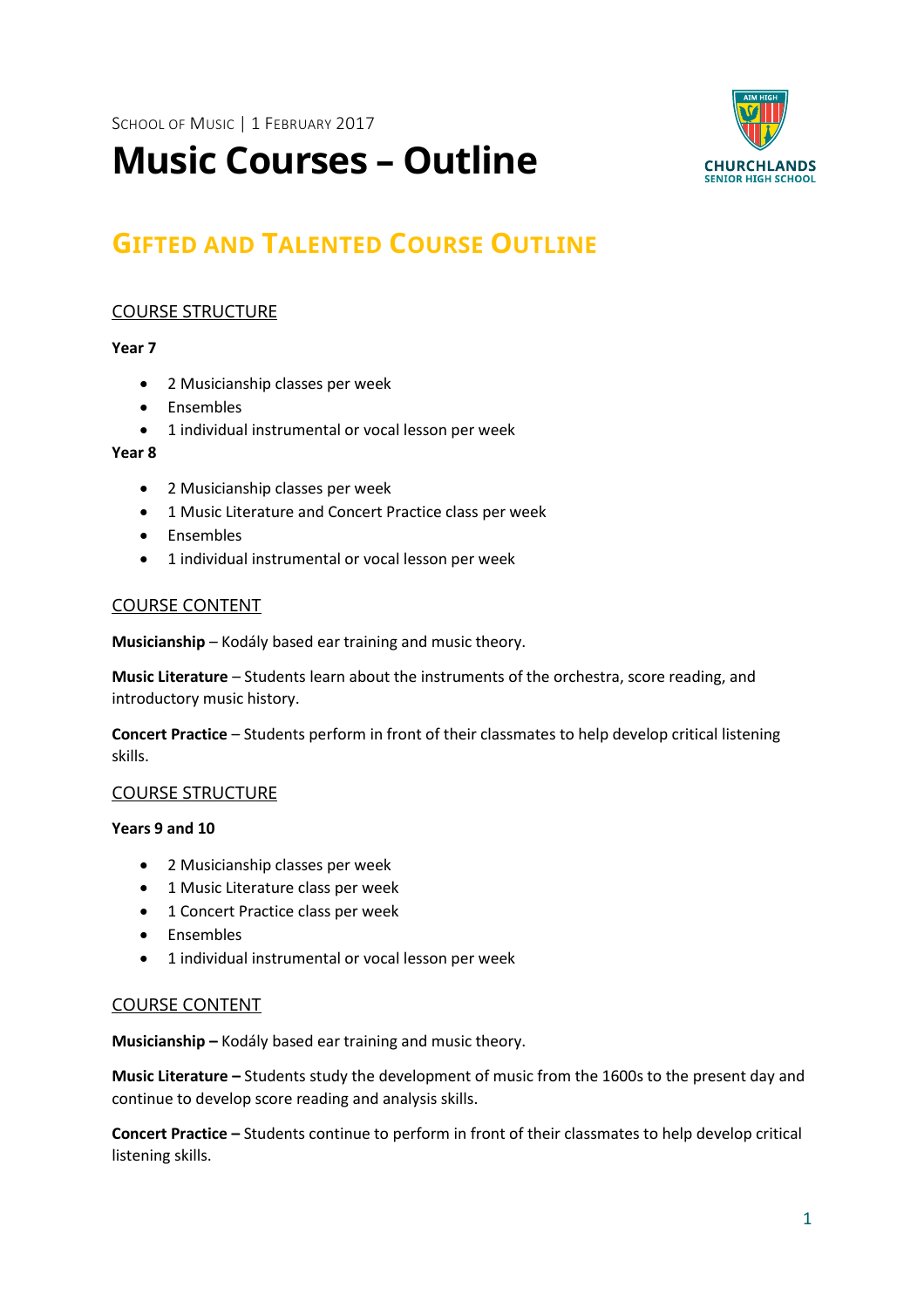SCHOOL OF MUSIC | 1 FEBRUARY 2017

# **Music Courses – Outline**

# **GENERAL MUSIC COURSE OUTLINE**

# COURSE STRUCTURE

#### **Years 7 and 8**

- 2 Musicianship classes per week
- Ensembles
- 1 small group instrumental lesson per week

#### COURSE CONTENT

**Musicianship** – Kodály based ear training and music theory.

#### COURSE STRUCTURE

#### **Years 9 and 10**

\*General students may apply to do either the special music course or remain in the general course in years 9 & 10.

# **SPECIAL MUSIC COURSE**

- 2 Musicianship classes per week
- 1 Music Literature class per week
- 1 Concert Practice class per week
- Ensembles
- 1 small group instrumental lesson per week

#### **GENERAL MUSIC COURSE**

- 2 Musicianship classes per week
- Ensembles
- 1 small group instrumental lesson per week

#### COURSE CONTENT

**Musicianship** – Kodály based ear training and music theory.

**Music Literature** – Students study the development of music from the 1600s to the present day and continue to develop score reading and analysis skills.

**Concert Practice** – Students perform in front of their classmates to develop critical listening skills.

\*Students must be receiving regular weekly instrumental or vocal lessons either through the school or privately and attend choir and ensemble rehearsals as appropriate for their instrument or voice to remain eligible for enrolment in the music courses. Evidence of private lessons will be required each semester.